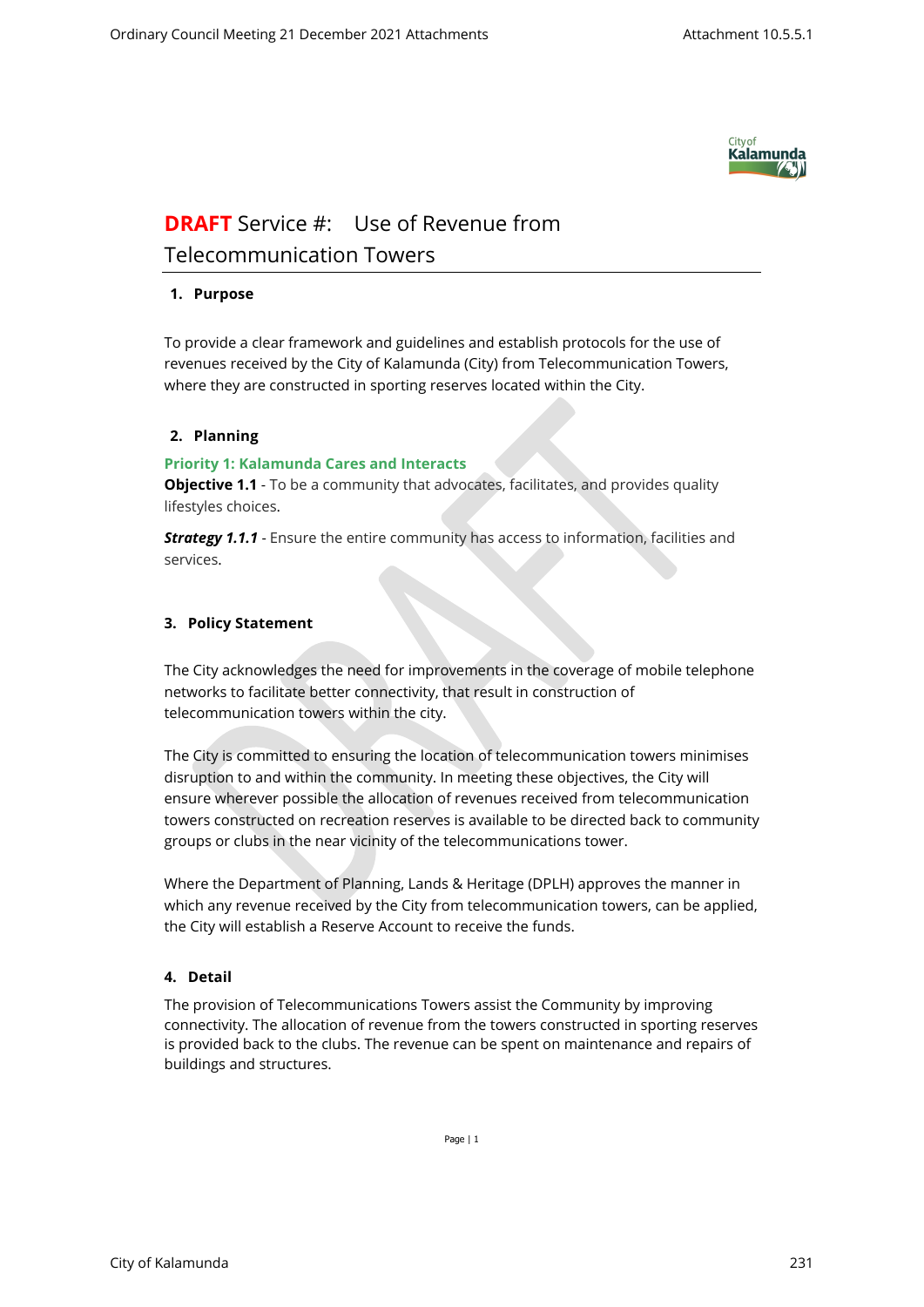

- 4.1 To be eligible for funding the applicant must:
	- be a Community Group or Club, domiciled within the City of Kalamunda, incorporated under the Associations Incorporation Act 2015, who has a current lease over premises controlled by the City.
	- have their request formally endorsed and minuted by the board or management committee of the Community Group or Club, prior to lodgement of application.
- 4.2 To be eligible for funding, the applicant's submission needs to demonstrate its intended purpose. Projects suitable for funding include:
	- Maintenance and repair of buildings or structures, and or maintenance on the grounds and facilities located within the reserve at or in the near vicinity of the telecommunication tower.
	- Capital projects or major works aligned to any relevant reserve master plan or business case aimed at improving the functionality of the reserve for the intended users and City's ratepayers.

#### **5. Community Consultation**

This Policy does not require community consultation.

#### **6. Governance**

This Policy will provide governance regarding how revenue from mobile phone towers can be spent.

## **7. Measures of Success**

The success of this Policy can be measured by the amount of mobile phone towers revenue being collected.

#### **8. Definitions**

Nil.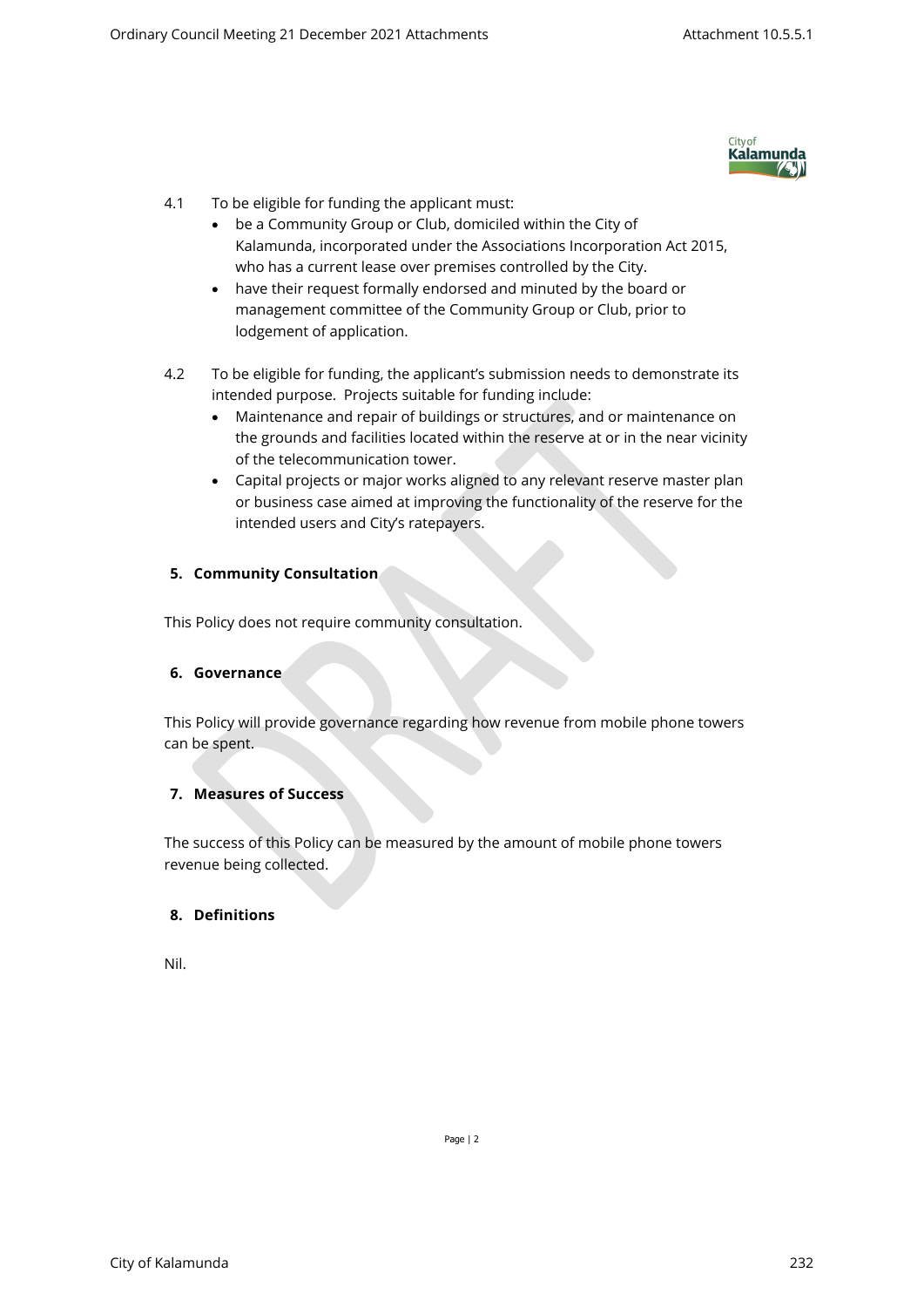

# **9. Applications**

- 9.1 Requests for access to the funds held in the Reserve Account can be made by application at any time of the year. The closing date for applications is the last Thursday in March and September.
- 9.2 Applications can be provided to the City via email: [enquiries@kalamunda.wa.gov.au](mailto:enquiries@kalamunda.wa.gov.au) or via hard copy addressed to the Finance Team. Clubs and community groups are required to provide the following information as part of their application.
	- Detailed description of the maintenance or repair project, or capital project or major works.
	- Two written quotes from suppliers or trades people duly qualified to undertake the maintenance or repair, project or work, detailing all costs;
	- A copy of the minutes from the board or management committee of the Community Group or Club confirming the project and the decision to make application for the Telecommunication Tower Revenue reserve fund.
	- Detailed design drawings (where applicable)
	- Photographs of the facility relevant to the project; and
	- Any other supporting documentation.
- 9.3 Capital projects requiring additional City funding contribution (over and above the funds held in the reserve account) will be subject to the guidelines as stipulated within the Capital Grants Policy and considered at the next available City's Strategic Sport and Recreation Committee.
- 9.4 Application for funds will be considered by the City with a recommendation to Council.

# **10. Acquittal of Funds**

The receiving Community Group or Club will be required to provide the City with an Outcomes Report within 3 months of the date of completion of works, detailing the expenditure of funds including all copies of receipts.